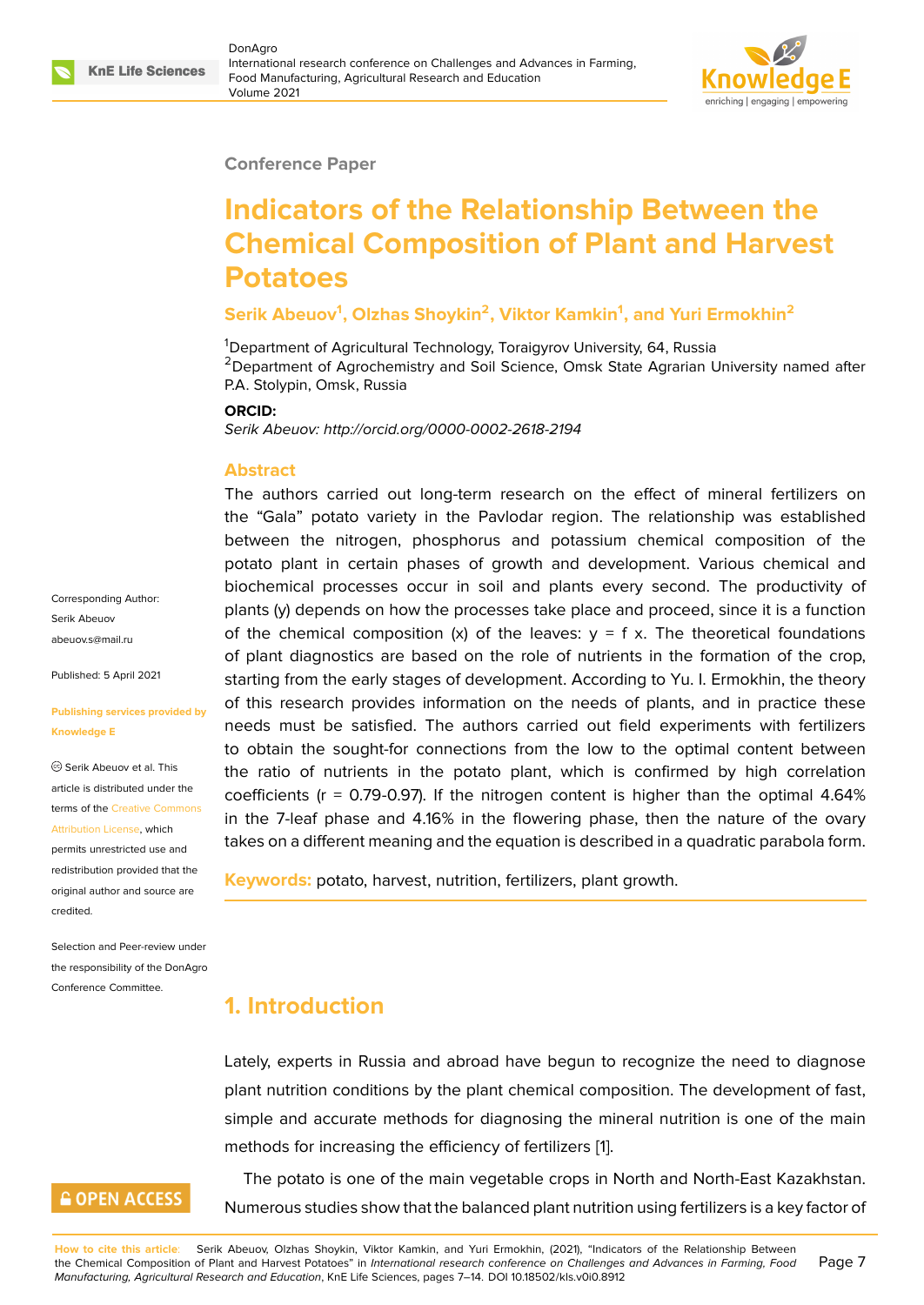high and stable yields. Significant differences in soil and climatic conditions of different regions, including Northern Kazakhstan, in the framework of potato growing require constant study of potato nutrition, depending on the growing region.

The plant diagnostics is a promising method that clarifies the actual need of vegetable crops for fertilizers and makes it possible to take measures to improve the plant nutrition during the growing season [2].

In Kazakhstan, special attention is paid to the agricultural sector. The level and quality of life of the country's population change constantly [3]. The population in the Pavlodar region is provided with pot[ato](#page-6-1)es only by 70-75% thanks to local producers. Every year the need for potatoes grows and there is a need for an import of the missing volume of potatoes. Safeguarding the national food security [o](#page-6-2)f the republic is a priority of the Russia's policy. In connection with this, the creation of a balanced nutrition of agricultural crops in order to obtain ecologically high-quality crop products is one of the decisive factors in ensuring the country's food security.

Currently, to increase the cultivation of potatoes in the region, it is necessary to use varieties of the local selection of potatoes with higher economic characteristics. This will make it possible to create competition for varieties of foreign producers that have filled the local market.

The correct establishment of the doses of the optimal ratio of nutrients in plants, the timing and methods of application for a particular agricultural crop, the determination of the latter's need for fertilizers in case of their sharp relative deficiency or excess and imbalance in the soil are now more and more important. The potatoes' need in nutritional elements varies depending on the cultivation methods of potatoes, varieties, supply of nutrients with the help of various dosages of fertilizers used in the crop rotation.

The ability of the potato plant to accumulate a significant number of mineral elements is a biological feature of potatoes, which needs increased availability of nutrients.

One of the tasks was to establish the relationship between the chemical composition of plants and the doses of fertilizers used, as well as to establish optimal levels for the potato content and a ratio of nutrients, contained in the plants.

At present, the characteristics of improving the mineral nutrition of potatoes sown in chestnut soils of the Pavlodar region are insufficiently studied. The reality of the prospect of increasing the productivity of the culture can be determined using the sciencebased fertilization system that provides the high-quality cultivation of potatoes and allows regulating the change in soil fertility without disturbing the ecological stoppage of agrobiogeocenosis.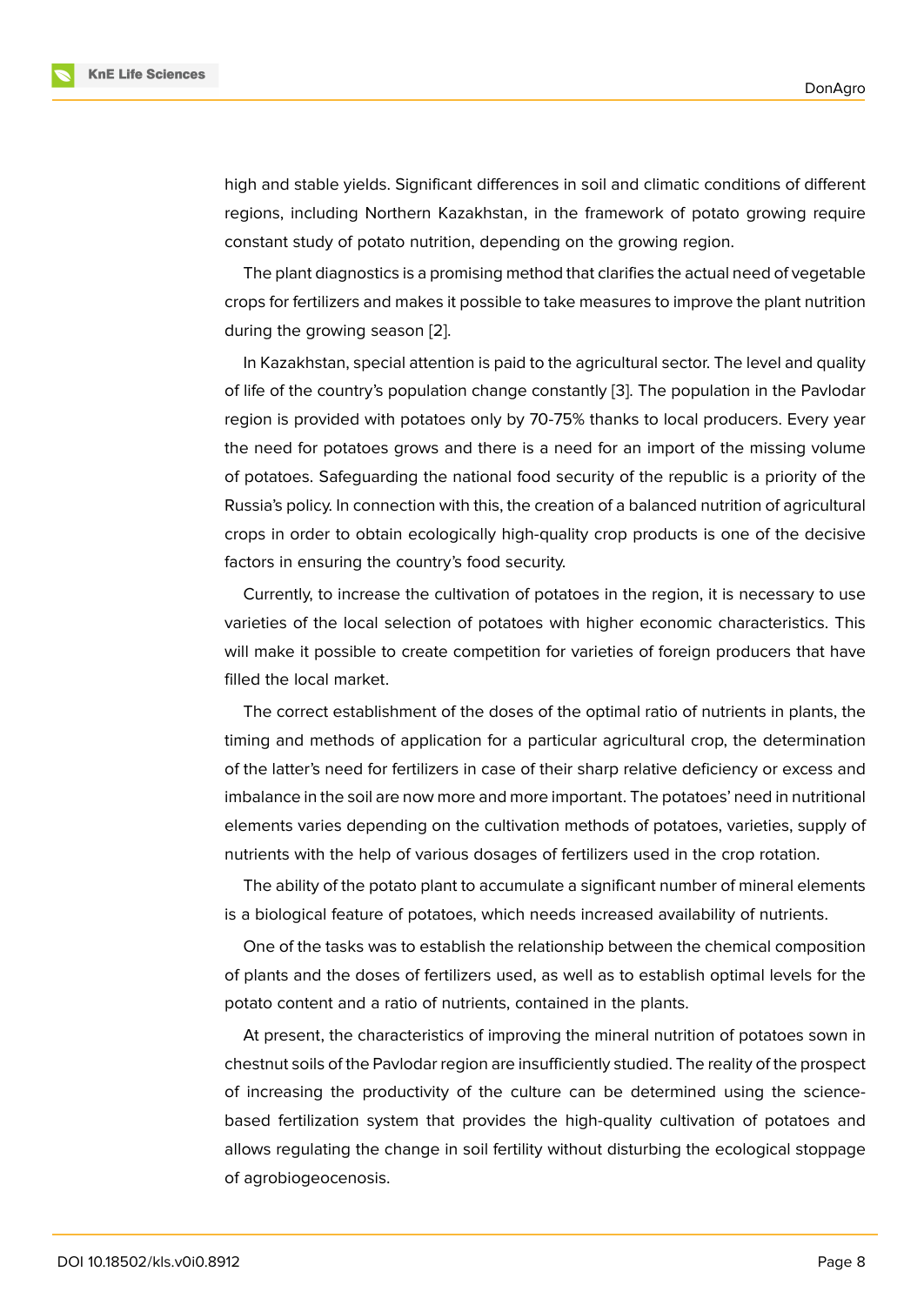### **2. Methods and Equipment**

Field experiments were carried out on the basis of the *Ushterek & K* LLP in the Pavlodar region of the Republic of Kazakhstan in 2016-2017. The objects were the *Gala* potatoes variety, soil, mineral fertilizers, combined in a single complex with agrotechnical measures and meteorological conditions.

The experiments were laid in the field, based on the potato research work program of 2016-2017. The potatoes were planted in blackfallow. The factor determining the size of the yield in the experiment is various doses and combinations of mineral fertilizers with paired and triple combinations of N, P and K elements.

The experience was laid in a 4-fold repetition with the allocation of plots in four tiers. The individual plot area was 48  $\mathrm{m}^{2}.$ 

The forms of fertilizers were ammonium nitrate (N - 34.5%), ammophos (N - 12%,  $P_2O_5$ - 52%), potassium chloride ( $K<sub>2</sub>$ O - 62%).

### **3. Results**

It is known that soil analysis does not always reflect the true availability of nutrients to a plant. Since the soil environment even within the same variety is far from being homogeneous, microrelief, texture and microstructure of the soil, the content of trace elements, the biological activity of the soil contribute to the different efficiency of the use of basic nutrients by plants due to the heterogeneity of the conditions of growth and development. J. B. Bussengo, having carried out physiological studies in 1837 - 1838, noted the impossibility of assessing the availability of nutrients by soil analysis and believed that to check the opinions of scientists, one should 'ask for the opinion' of the plant itself [1, 2].

The method of plant diagnostics, in contrast to soil analysis, reflects the direct intake and accumulation of the main nutrients in the plant at each critical period of the formation of the future crop [an](#page-6-0)[d](#page-6-1) adjusts the need for agricultural crops in nutrients by development phases. The ability to determine and identify the relationship between the value of nutrient intake in plants with their growth and development, and, ultimately, with the yield and quality, has always been one of the main tasks of agricultural chemists, both in our country and abroad [4, 5].

The results of the method of plant diagnostics make it possible to obtain the 'response' of a plant to it[s s](#page-6-3)[up](#page-6-4)ply with nutrients [6–8] and use these data to refine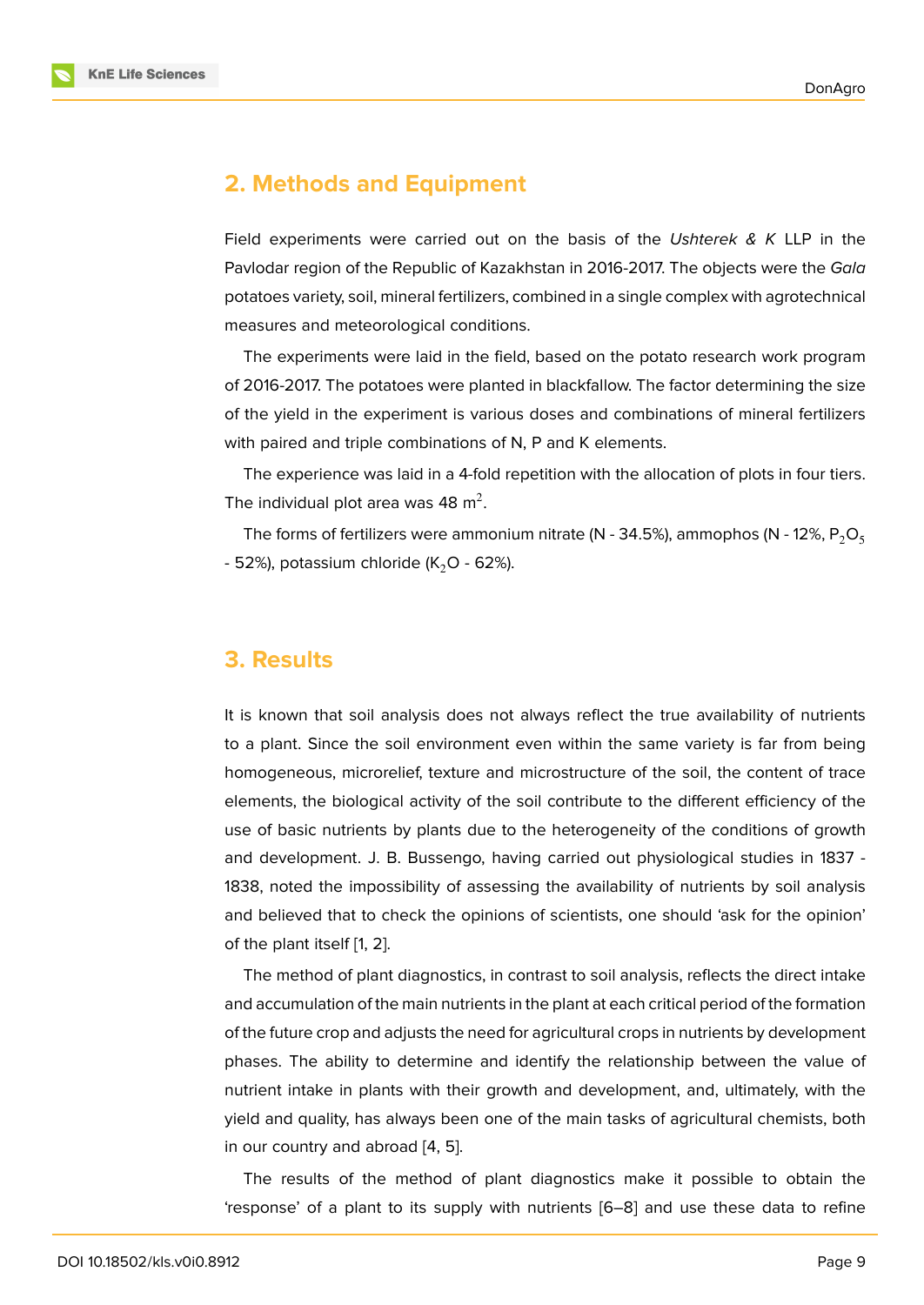the analysis of soils, composition and doses of fertilizers in order to increase their efficiency [9, 10].

The use of various doses and combinations of mineral fertilizers for potatoes made it possible to observe their effect on the process of the entry of basic nutrients into plants during the [ve](#page-7-0)[ge](#page-7-1)tation period [11-15].

For example, in the phase of 7 leaves, the applied combinations of nitrogen fertilizers from 45 to 135 kg a. s./ha against the background of  $P_{45}K_{45}$  increased the total nitrogen content in potato plants: from 4.27% to 4.69%, i.e. by 9.8% (table 1).

Table 1 presents data obtained from the study of field experiments with fertilizers, showing the relationship (x) between the potato harvest and the level of total nitrogen in plants during ontogenesis from low (4.27% N – phase of 7 leaves, 3.86% - flowering phase) to the optimum content. Respectively, 4.64; 4.16% of N are meaningful because they are characterized by high correlation coefficients (Table 2).

| Potato yield, t / ha | Phase of 7 leaves |             | Flowering phase |                          |
|----------------------|-------------------|-------------|-----------------|--------------------------|
|                      | %N                | Increase, % | %N              | Increase, %              |
| 30.3                 | 4.27              |             | 3.86            | $\overline{\phantom{0}}$ |
| 32.7                 | 4.52              | 5.9         | 3.93            | 1.8                      |
| 33.9                 | 4.64              | 8.7         | 4.16            | 7.8                      |
| 33.1                 | 4.69              | 9.8         | 4.42            | 14.5                     |

TABLE 1: The dependence of the yield of potato tubers on the nitrogen content (% on the dry matter) in plants

TABLE 2: Mathematical models of the relationship between the yield of potato tubers (Y, t / ha) and the total nitrogen content in plants (X, %)

| Development<br>phase | Regression equation |      |
|----------------------|---------------------|------|
| 7 leaves             | $Y = 9.71x - 11.17$ | 0.99 |
| flowering            | $Y = 10.31x - 8.77$ | 0.78 |

When the total nitrogen content in plants is higher than 4.64% (Table 1 - phase of 7 leaves, % N - 4.69) and above 4.16% (flowering phase, % N - 4.42), the nature of the relationship between the nitrogen content and the yield of potato tubers is described by the quadratic parabola equation (equations 3-4):

$$
Y t/ha = -18.326 \cdot ^2 + 171.7 \cdot -368.75; \quad \eta = 0.94 \tag{3}
$$

Y t/ha = 
$$
-28.559 \cdot ^2 + 240.52 \cdot -472.13
$$
;  $\eta = 0.89$ . (4)

The relationships established by the authors between the chemical composition of plants (in terms of nitrogen) make it possible to construct in the early phase of potato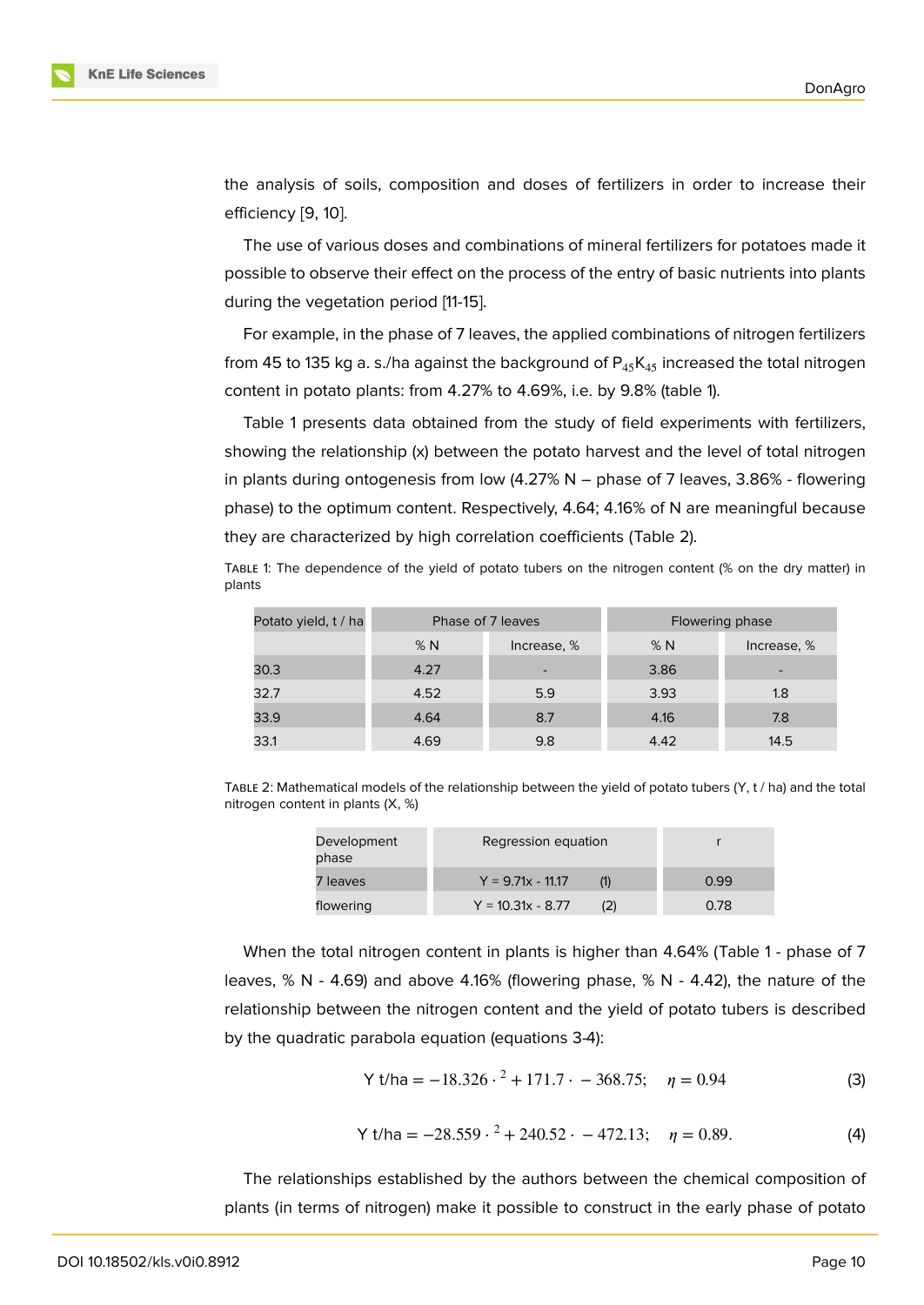development practical calculations for the diagnosis of nitrogen nutrition of the culture and forecasting the yield of the studied one.

The introduction of accounting for correlations and their quantitative assessment (equation 1) allow predicting the yield in the range from low to optimal levels of mineral nutrition, to predict the process of plant development at an early stage from the quantitative aspect of plant nutrition [1, 3].

In this there is the deep theoretical meaning and applied value of the link indicators - 'chemical composition of plants – harvest'.

According to equations 1-2, data [w](#page-6-0)[er](#page-6-2)e obtained on the level of nitrogen nutrition during the formation of the potato yield.

Thus, in the development phase of 7 potato leaves (critical nutritional level) with an increase in nitrogen content by 0.1%, the yield increased by 0.97 t / ha; in the flowering phase this quantitative characteristic was 1.0 t / ha.

Therefore, the specific yields of potato tubers of this culture should have an optimal chemical composition of nitrogen in crucial phases of growth and development.

Thus, according to equation 2, the forecast nitrogen content in the flowering stage is to yield:

30 t tubers/ha : 
$$
\%N = \frac{30t + 8.77t}{10.31} = 3.76\%,
$$
  
33 t tubers/ha :  $\%N = \frac{33t + 8.77t}{10.31} = 4.05\%,$   
34 t tubers/ha :  $\%N = \frac{34t + 8.77t}{10.31} = 4.15\%.$ 

This principle of predicting the chemical composition of plants can be applied to other phases of culture growth and development. To do this, it is enough to reveal the real mathematical relationships between two significant factors (for example: the chemical composition of plants - % N or % P with yield).

It is necessary to consider the interpretation of relationships and the effect of phosphorus fertilizers in doses from 45 to 90 kg a. s. / ha on the background of  $N_{45}K_{45}$  on the yield of potato tubers (Table 3).

By exerting a positive effect of phosphorus fertilizers on the yield, a close relationship is manifested between the chemical composition of plants and the yield when applying increasing doses of fertilizers.

Equations 5-6 characterize the real and practical meaning of the indicators of the relationship between the total phosphorus content of plants in the period of 7 leaves and in the flowering phase and the yield (Table 4).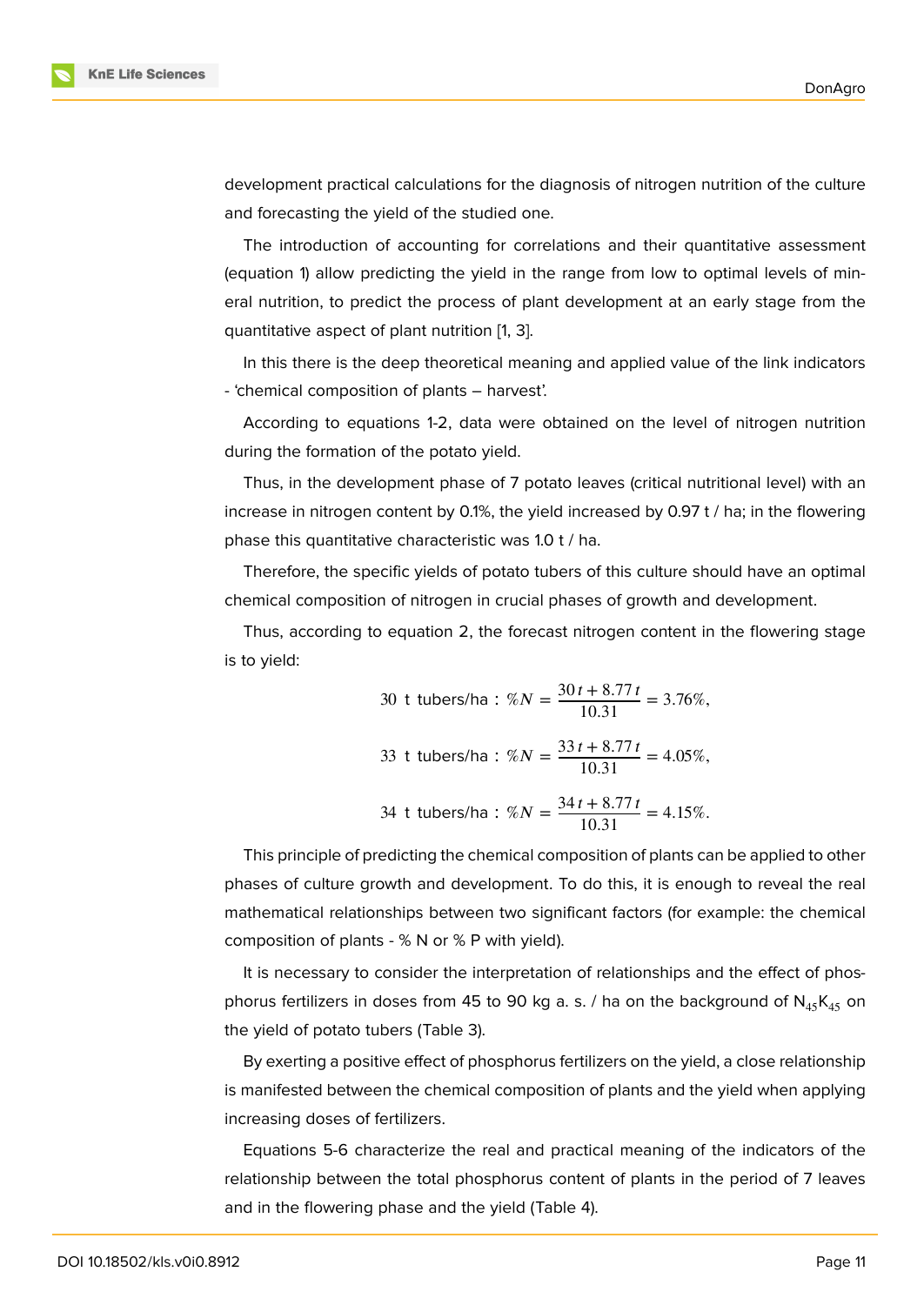| Potato yield, t / ha | Phase of 7 leaves |                          | Flowering phase |                          |
|----------------------|-------------------|--------------------------|-----------------|--------------------------|
|                      | % $P_2O_5$        | Increase, %              | % $P_2O_5$      | Increase, %              |
| 30.1                 | 0.40              | $\overline{\phantom{0}}$ | 0.34            | $\overline{\phantom{0}}$ |
| 32.7                 | 0.43              | 7.5                      | 0.38            | 11.8                     |
| 34.5                 | 0.44              | 10.0                     | 0.39            | 14.7                     |

TABLE 3: The dependence of the yield of potato tubers on the phosphorus content (% on the dry matter) in plants

TABLE 4: Mathematical models of the relationship between the yield of potato tubers (Y, t / ha) and the total nitrogen content in plants (X, %)

| Development phase | Regression equation          |      |
|-------------------|------------------------------|------|
| 7 leaves          | $Y = 104.62x - 11.85$<br>(5) | 0.97 |
| flowering         | $Y = 81.43x + 2.31$<br>(6)   | 0.95 |

In the phase of 7 leaves of potato nutrition, an augmentation in the phosphorus content in the plant by 0.1% increases the yield of this culture by 10.4 t / ha (equation 5), in the subsequent phase of development (flowering), the characteristic corresponds to  $8.1 t / ha.$ 

# **4. Discussion**

The phosphorus bond index in this system makes practical sense in developing a phosphorus fertilizer application system. From this characteristic it follows that for certain yields of the studied culture, an optimal phosphorus composition is required, taking into account the phases of potato development.

According to equation 6, such forecast of the optimal phosphorus content in the flowering phase is used for the productivity:

30 t tubers/ha : 
$$
\% = \frac{30t + 2.31t}{81.43} = 0.40\%
$$
,

33 t tubes/ha : % = 
$$
\frac{33t + 2.31t}{81.43}
$$
 = 0.43%,  
34 t tubes/ha : % =  $\frac{34t + 2.31t}{81.43}$  = 0.45%.

# **5. Conclusion**

Data processing by means of statistical processing over the years of research made it possible to establish and then mathematically simulate the dependence of the nitrogen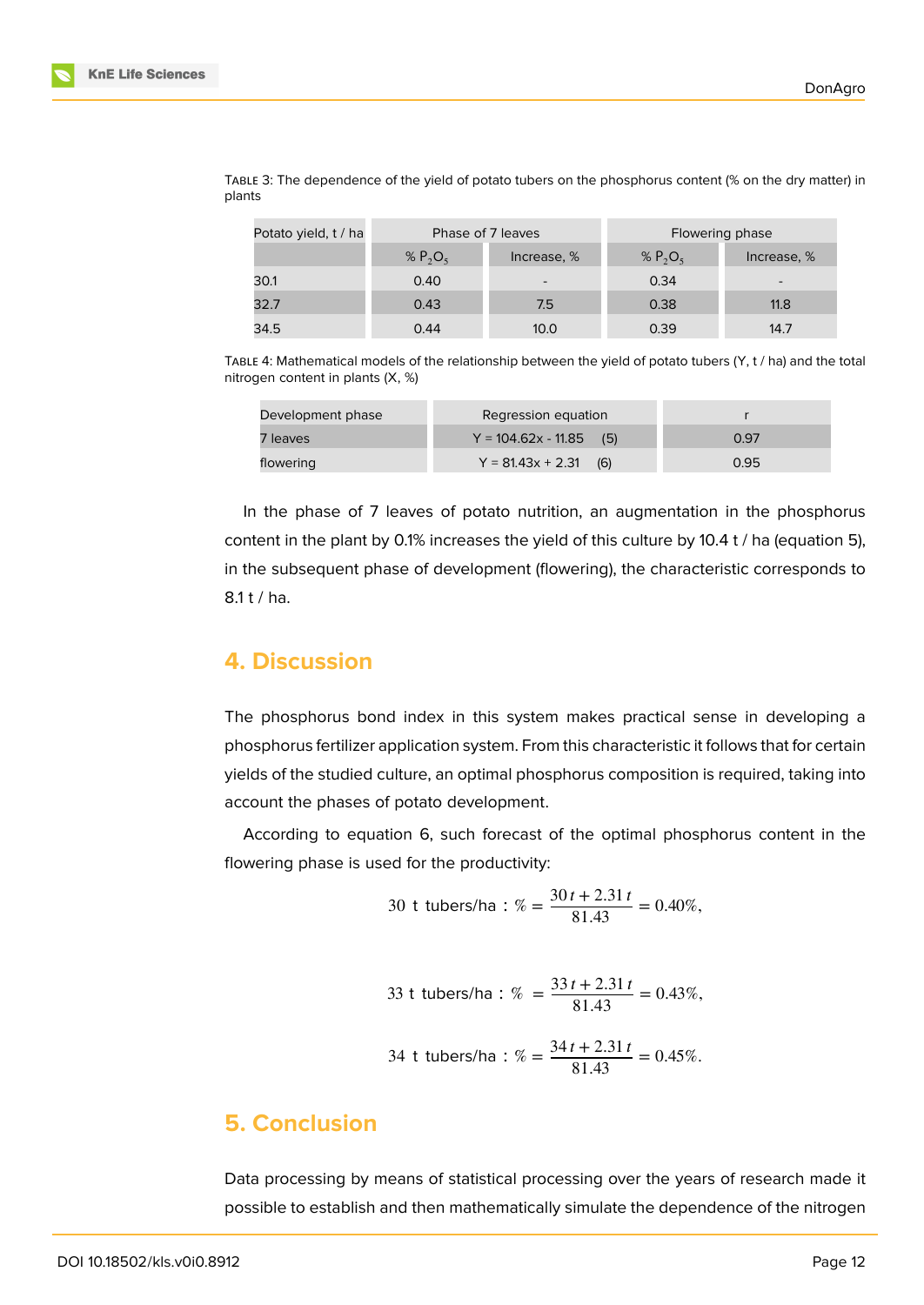and phosphorus content  $(X, \mathcal{C})$  in a plant with a yield  $(Y, t / ha)$  of potato tubers through the regression equations.

Thus, the chemical composition of plants (nitrogen and phosphorus) for specific phases of culture development is suitable for monitoring the level of supply with these nutrients, as well as predicting yield during the process of growth and development of potatoes.

# **Acknowledgement**

This research was carried out on the equipment of the Centre for Collective Use "Agricultural and technological research" at Omsk State Agrarian University.

# **Conflict of Interest**

The authors have no conflicts of interest.

### **References**

- <span id="page-6-0"></span>[1] Ermokhin, Y. I., Shoikin, O. D., Krasnitsky, V. M. (2012). Indicators of the Relationship between the Chemical Composition of Plants and the Yield of Five-Lobed Motherwort. *Fertility*, vol. 4, issue 66, pp. 35-37.
- <span id="page-6-1"></span>[2] Ermokhin, Y. I. (2010). *Diagnosis and Optimization of Nitrogen Nutrition and the Use of Nitrogen Fertilizers (Domestic and Foreign Experience): Tutorial*. Omsk: Publishing House of FGOU VPO OmGAU.
- <span id="page-6-2"></span>[3] Zaitseva, O., *et al*. (2019). Standard of Living and Quality of Life of Rural Population in the Omsk Region. The First Technological Order: Prospects for the Development and Modernization of the industrial complex of the Russian Agro-Industrial Sector (TFTS 2019). *Advances in Social Science, Education and Humanities Research*, vol. 393, pp. 156-161.
- <span id="page-6-3"></span>[4] Komissarov, A. V. and Shafeeva, E. I. (2017). Influence of Organic Fertilizers and Irrigation on the Formation of the Yield of Potatoes Variety "Nevsky" in the Southern Forest-Steppe of the Republic of Bashkortostan. *Bulletin of Bashkir State Agrarian University*, vol. 3, issue 43, pp. 30-34.
- <span id="page-6-4"></span>[5] Vecher, A. S. and Goncharik, M. N. (1973). *Physiology and Biochemistry of Potatoes*. Minsk: Science and Technology.